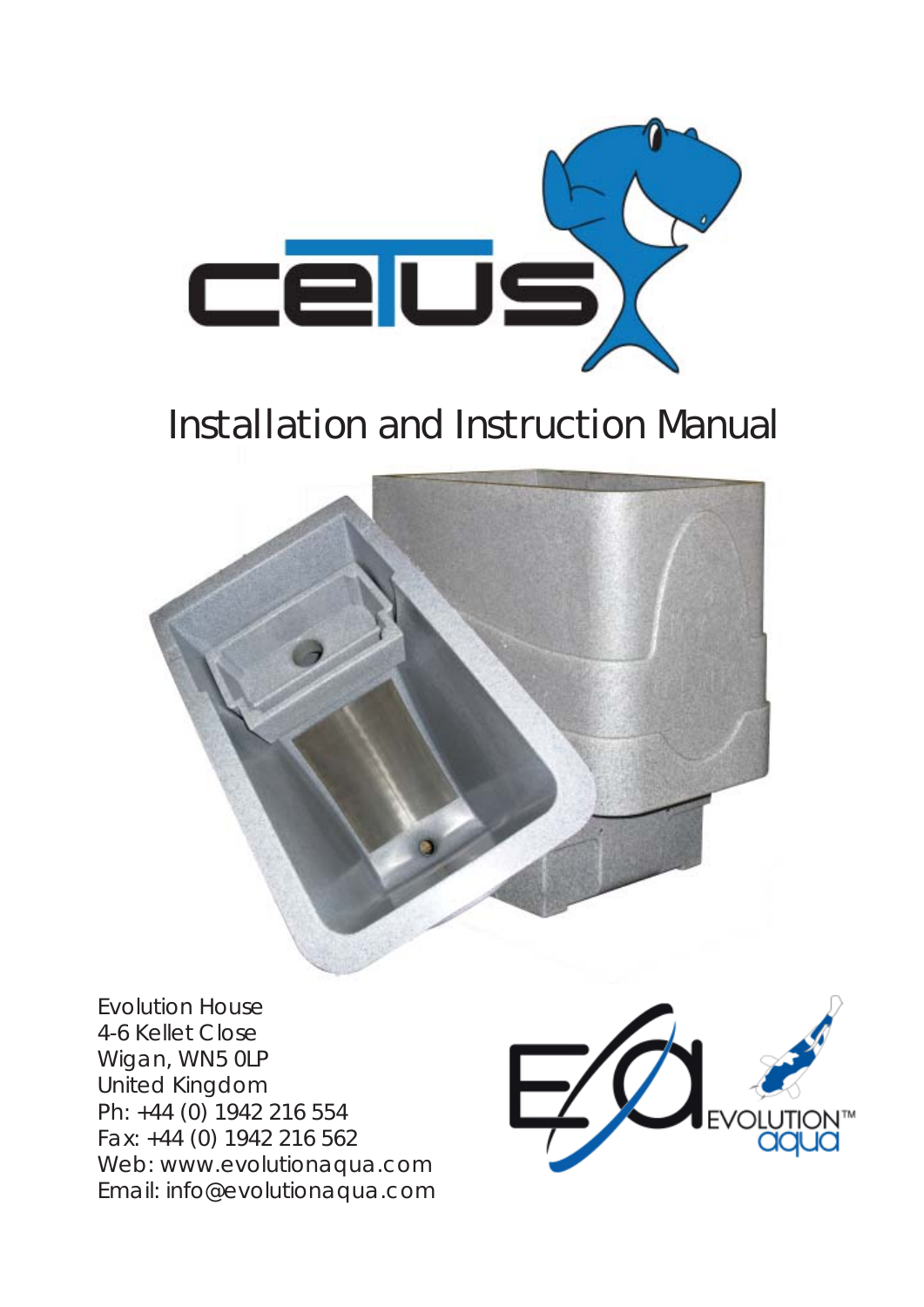## INTRODUCTION

Thank you for purchasing your Cetus Sieve. We are sure you will be delighted with its performance. Your Cetus will have been shipped to you either as a gravity or a pump fed unit.

### **What's in the Box:**

| <b>Figure</b> | Part No          | Description                                       | Pump | Gravity |
|---------------|------------------|---------------------------------------------------|------|---------|
|               | Cetus            | Cetus                                             |      |         |
| 1.1           | Cetus Screen 300 | Cetus 300 micron screen                           |      |         |
| 1.2           | <b>FE112L</b>    | $4'' - 4''$ (110-125mm) 90 $^{\circ}$ rubber boot |      |         |
| 1.3           | FE85L            | 3" - 3" (122-68mm) 90° rubber boot                |      |         |
| 1.4           | Cetuspipe        | 4" PVC pipe connecting piece                      |      |         |
| 1.5           | FE111-049        | 4"-1.5" (110-50mm) rubber boot                    |      |         |



Fig 1

inside parts







Fig 1.1



Fig 1.2.



Fig 1.3 Fig 1.4 Fig 1.5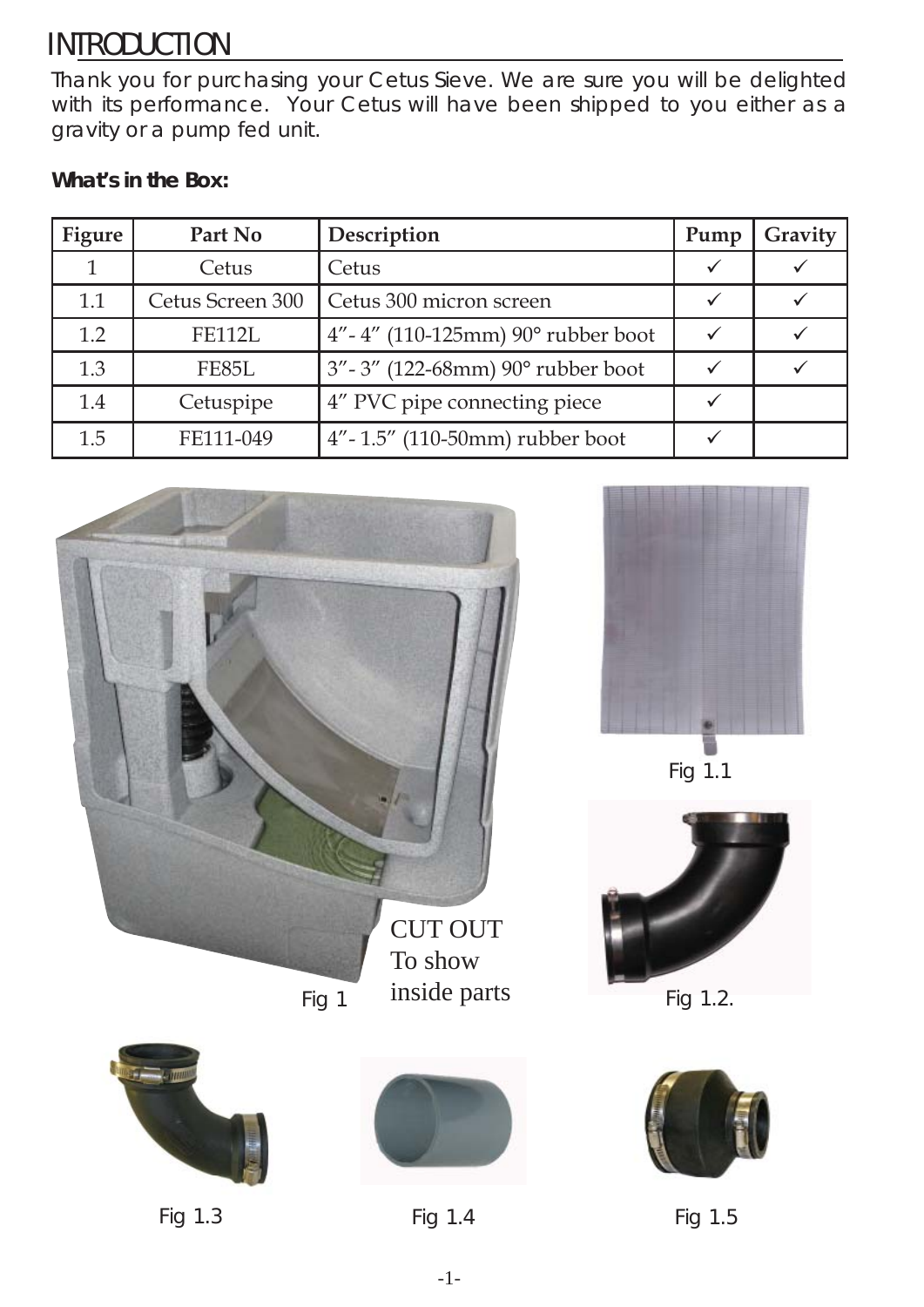#### **Basic Operation of the Cetus:**

The Cetus is a self adjusting sieve which can be installed either gravity fed or pump fed, enabling the prefiltering of your pondwater before the water enters your current filter system. It also can be used as a standalone unit to remove leaves and other floating debris from your pond via a skimmer. It has been designed to efficiently and effectively remove large amounts of mechanical waste from your pond.

The Cetus is compatible with all filtration systems including the Evolution Aqua Nexus Eazy range. For gravity fed systems the Cetus has a weir which will automatically adjust to the flowrate of your pump. (Max flowrate 18,000 L/hr)



Figure 2 is a picture of a gravity fed Cetus showing the inlet and outlets.

Fig 2

When the Cetus is used in front of any other biological/mechanical filter the period in between cleaning will be extended. The biological process is improved by the removal of organic matter which would consume oxygen and leach ammonia and other compounds into the water.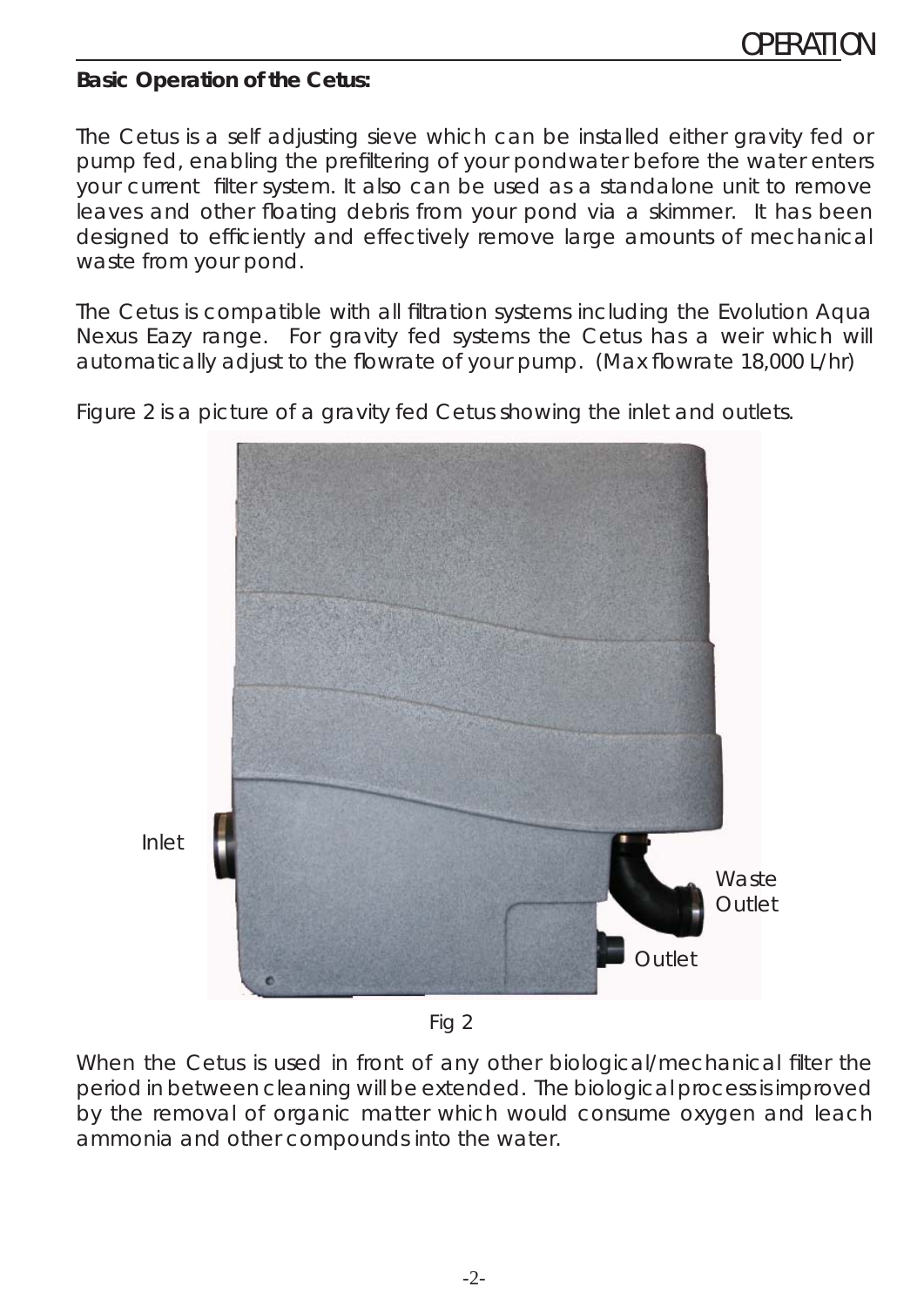## CETUS INSTALLATION

The Cetus needs to be installed on a solid level base so that it doesnt deflect under its own weight. It is recommended to use a 100mm thick concrete plinth,

although decking or paving slabs can be used.

During installation a spirit level should be used across the metal plate on the weir to make sure the Cetus is level as shown in Figure 3.

This will ensure that the water flows evenly across the screen.



#### **Pipe Sizes**

Fig 3

Pipe diameter determines the pressure loss within the pipe, so for flows where gravity is the driving force, large bore pipe (4" / 110mm) needs to be used.

Therefore in a gravity fed system, the inlet (the line from the bottom drain or skimmer) needs to be 4" (110mm) and also in a pump fed system the return line from the Cetus to your pond or filter needs to be 4" (110mm). When flows are under 10,000 L/hr it is possible to use 3" (90mm) pipe instead.

#### **Circulating Pump Installation**

When installing your pump on a gravity fed system, the pump must be installed lower than the level of the outlet to prevent airlocks within the pump.

Also if there is any chance of back siphoning, a one way valve must be installed after the pump to prevent the Cetus filling with water.

#### **Technical Information**

| Max Flow            | 18,000 L/hr                                                                         |
|---------------------|-------------------------------------------------------------------------------------|
| Inlet               | 4" (110mm) Gravity<br>1.5" (50mm) Pump                                              |
| Outlet              | $1.5$ " (50 mm) Gravity<br>3" (90mm) Pump Need 4" adapter when flow over 10,000 L/h |
| <b>Waste Outlet</b> | $3''$ (90mm)                                                                        |
| Height              | 945 mm                                                                              |
| Length              | 850 mm                                                                              |
| Width               | 570 mm                                                                              |
| <b>Screen Size</b>  | 300 micron                                                                          |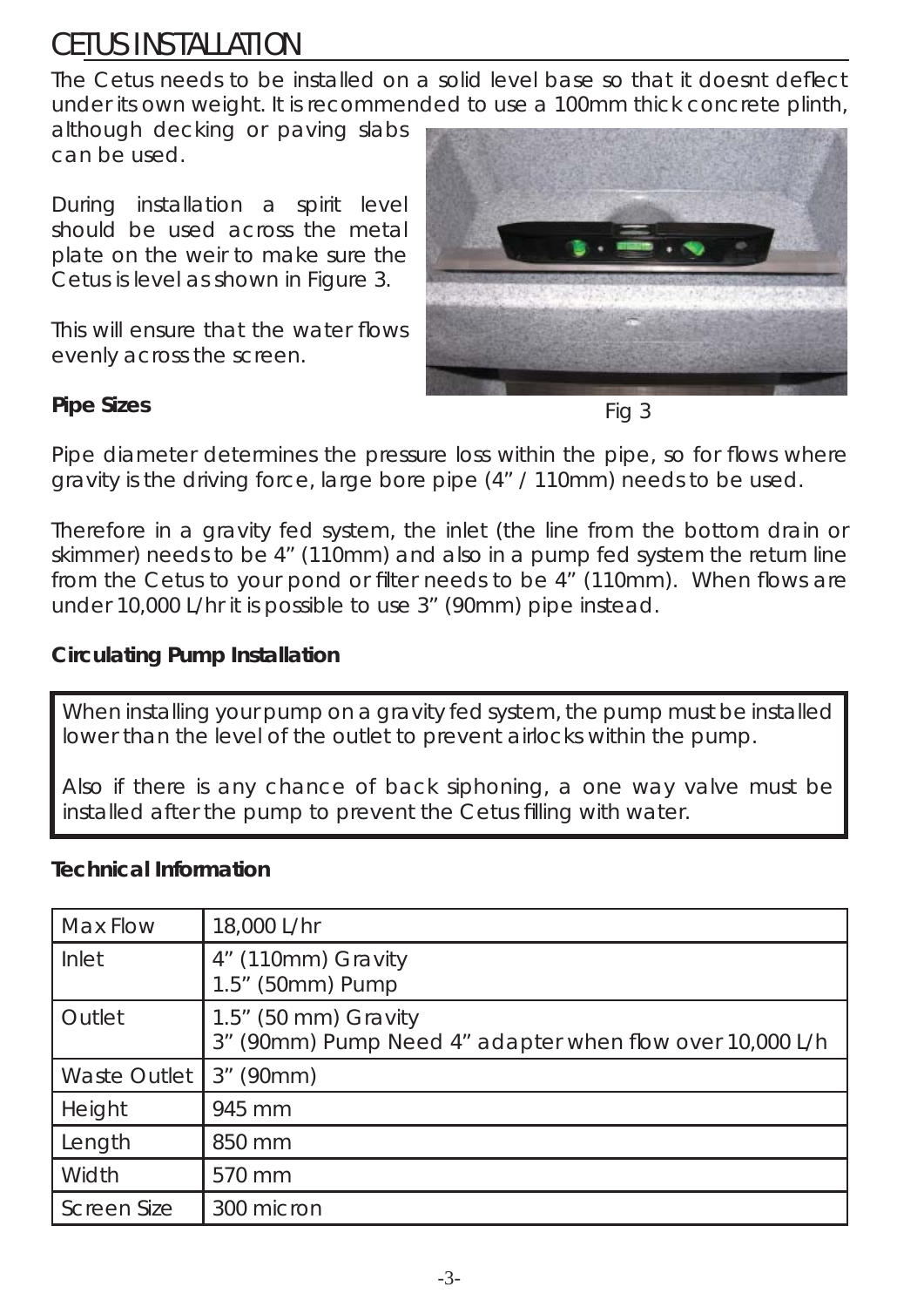#### **Cetus Gravity Fed System**

With gravity fed installations, the Cetus needs to be installed so that the maximum water level in the Cetus is the same height as the maximum water level in the pond. To do this, the top of the Cetus needs to be installed 60mm above the pond water level as shown in figure 4 below.



Figure 4 shows the standard way of installing a gravity fed Cetus. Figure 4a shows a gravity fed installation on a skimmer line.



Fig 4a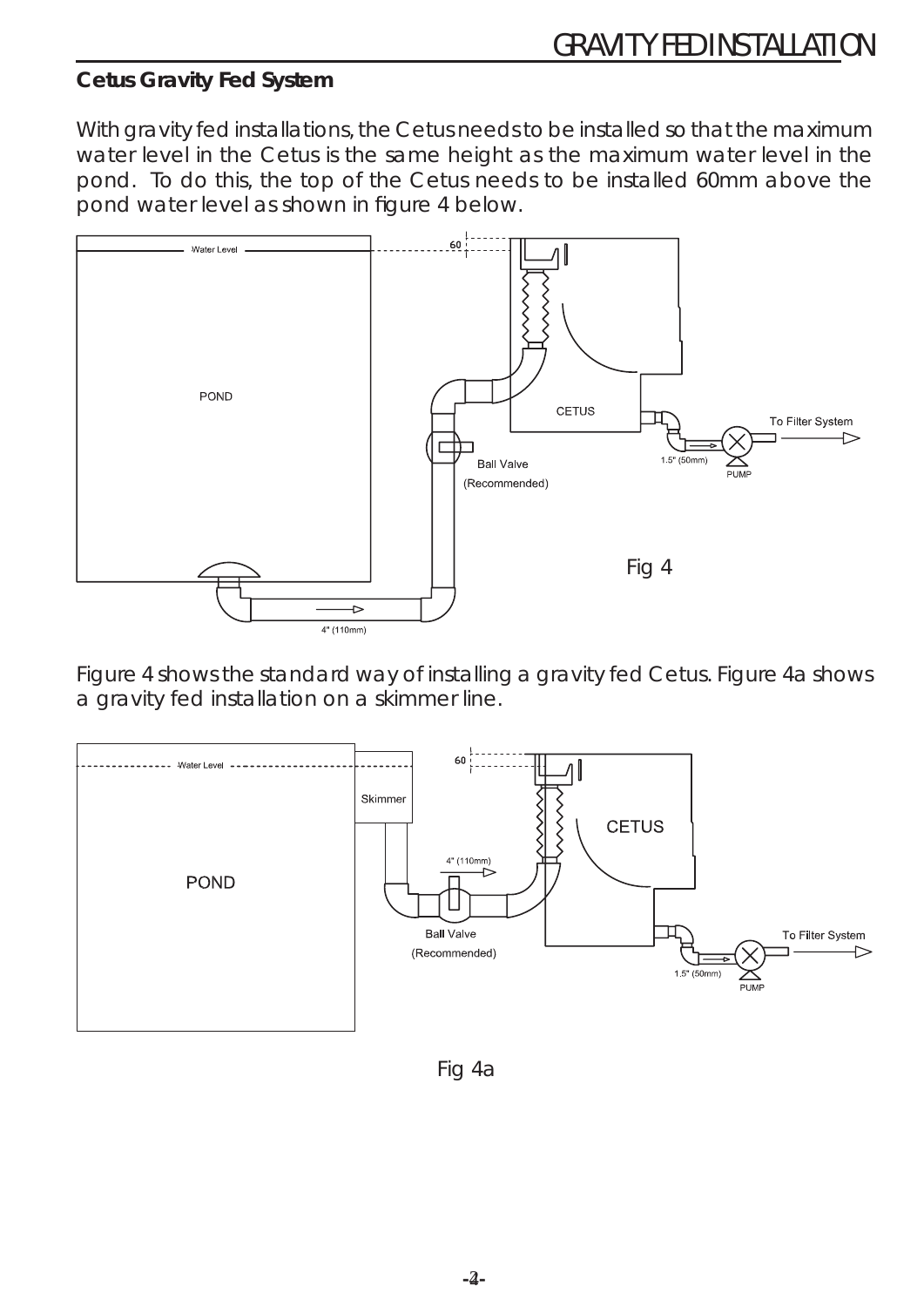### PUMP FED - INSTALLATION

The Cetus when installed as a pump fed unit ,needs to have the extra components (Figures 1.4 and 1.5) connected as in Figure 5.

This will enable a 1.5" (50mm) hard pipe or hosetail for flexible pipe to be fitted, connecting your pump to the Cetus.

When pump fed, the Cetus needs to be installed above water level as shown in figure 6 below.





Water Level

CETUS



Figure 6 shows the standard way of installing a pump fed Cetus.

While figure 6a shows the way of installing a pump fed Cetus on a skimmer line.



Outlet

 $4"$  (110mm)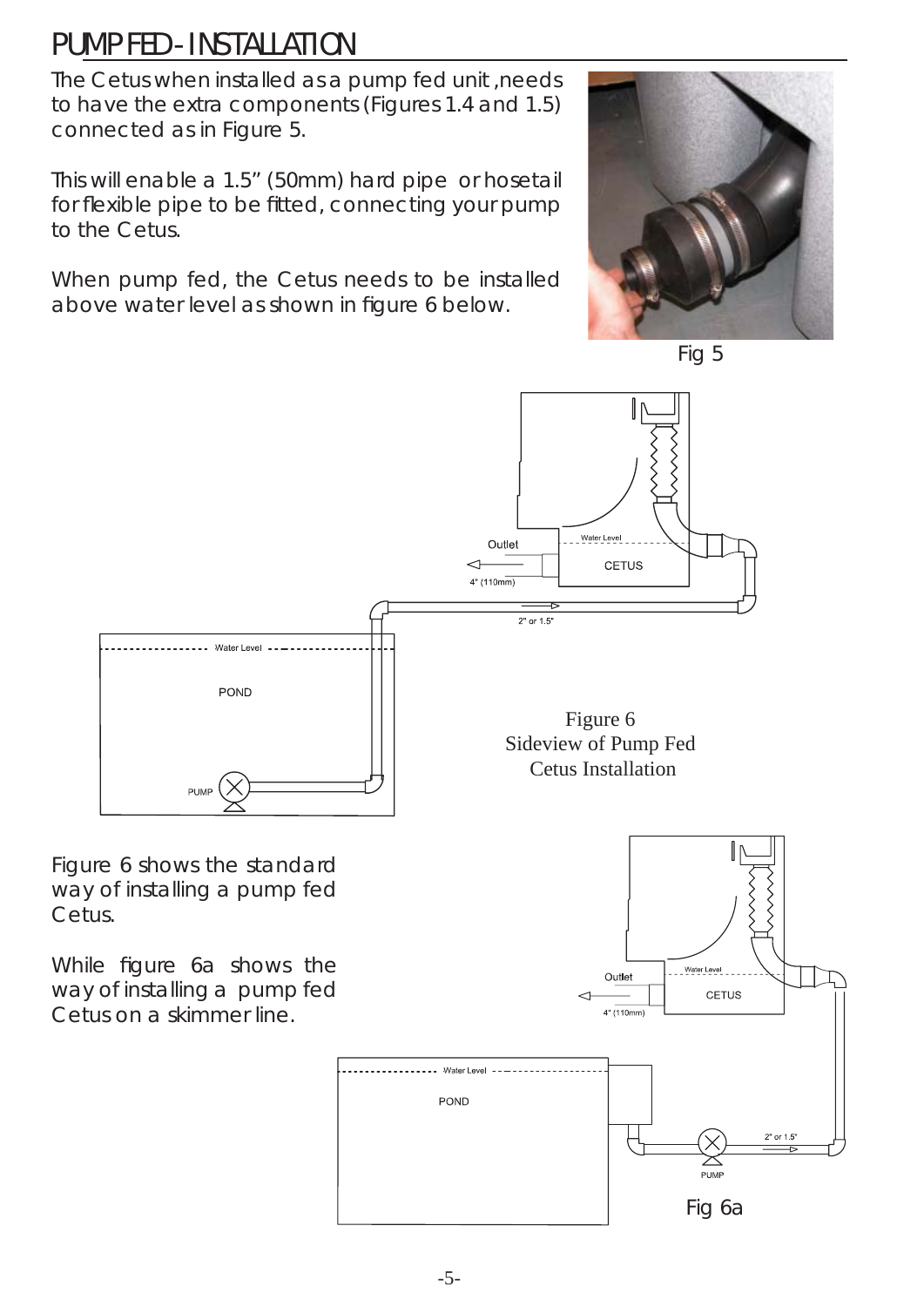### DUAL GRAVITY FED - INSTALLATION

This method of installation enables the user to prefilter the pond water through the pond sieve prior to being delivered into the next stage of filtration.

A typical gravity fed system is shown below in figure 7



Two pumps would be used in this application. One for pumping the water from the pondsieve to the filter and the second pump for pumping water from the filter back to the pond. **The major problem** with this setup is that it is almost impossible to balance the running speeds of the two pumps. This setup can cause the gravity fed filter to overflow or have the water emptied from the filter.

### **New Dual Gravity Fed System.**

Figure 9 below shows how this system can be installed with a balance pipe to allow the flow difference in pumps to equalise.



The 4" (110mm) pipe between the Cetus and the filter will allow water to pass in the direction of the higher demanding unit (it is recommended that the pump from the Cetus has a higher flowrate than the pump from the filter.